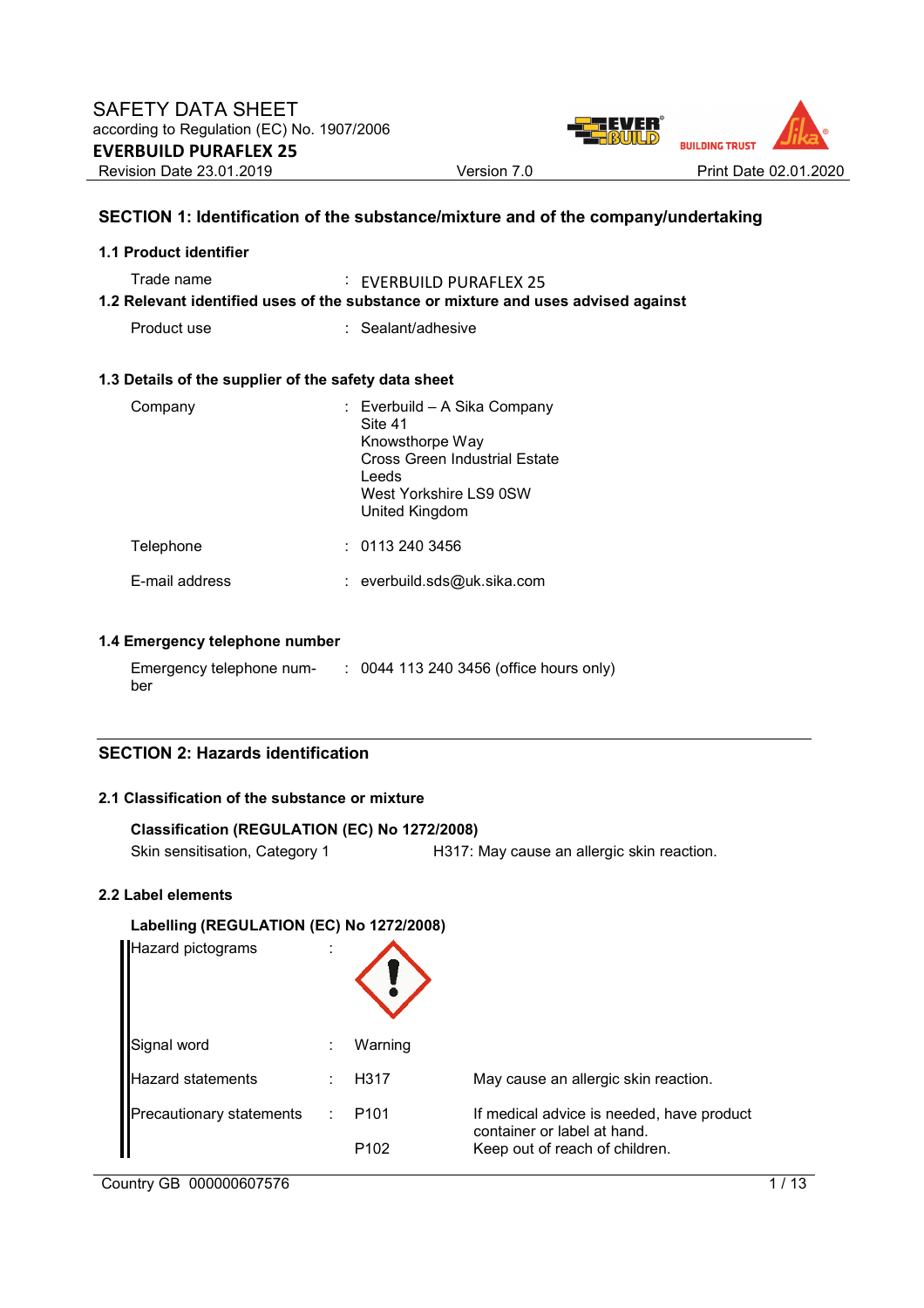## SAFETY DATA SHEET according to Regulation (EC) No. 1907/2006

**EVERBUILD PURAFLEX 25** 



| <b>Prevention:</b> |                                                                       |
|--------------------|-----------------------------------------------------------------------|
| P <sub>261</sub>   | Avoid breathing dust/ fume/ gas/ mist/ va-<br>pours/ spray.           |
| P <sub>280</sub>   | Wear protective gloves.                                               |
| <b>Response:</b>   |                                                                       |
| $P302 + P352$      | IF ON SKIN: Wash with plenty of water.                                |
| Disposal:          |                                                                       |
| P <sub>501</sub>   | Dispose of contents/container in accordance<br>with local regulation. |

Hazardous components which must be listed on the label:

- Reaction product of Hexamethylene diisocyanate, oligomers with Mercaptopropyltrimethoxysilane
- Pentamethyl piperidylsebacate
- Hardener LI (Isophoronedialdimine)

## **Additional Labelling**

EUH204 Contains isocyanates. May produce an allergic reaction.

#### **2.3 Other hazards**

This substance/mixture contains no components considered to be either persistent, bioaccumulative and toxic (PBT), or very persistent and very bioaccumulative (vPvB) at levels of 0.1% or higher.

## **SECTION 3: Composition/information on ingredients**

## **3.2 Mixtures**

## **Components**

| Chemical name                      | CAS-No.             | Classification      | Concentration   |
|------------------------------------|---------------------|---------------------|-----------------|
|                                    | EC-No.              |                     | (% w/w)         |
|                                    | Registration number |                     |                 |
| Urea, N, N"-(methylenedi-4, 1-     | 77703-56-1          | Aquatic Chronic 4;  | $>= 2.5 - 5$    |
| phenylene)bis[N'-butyl-            | 416-600-4           | H413                |                 |
|                                    | 01-0000016345-72-   |                     |                 |
|                                    | <b>XXXX</b>         |                     |                 |
| Reaction product of Hexameth-      | 192526-20-8         | Skin Sens. 1A; H317 | $>= 0.1 - 1$    |
| ylene diisocyanate, oligomers with | 924-669-1           | Aquatic Chronic 4;  |                 |
| Mercaptopropyltrimethoxysilane     | 01-2120768758-32-   | H413                |                 |
|                                    | <b>XXXX</b>         |                     |                 |
| Pentamethyl piperidylsebacate      | 1065336-91-5        | Skin Sens. 1A; H317 | $>= 0.1 - 0.25$ |
| Contains:                          | 915-687-0           | Aquatic Acute 1;    |                 |
| $bis(1,2,2,6,6-pentamethyl-4-$     | 01-2119491304-40-   | H400                |                 |
| piperidyl) sebacate                | <b>XXXX</b>         | Aquatic Chronic 1;  |                 |
| methyl 1,2,2,6,6-pentamethyl-4-    |                     | H410                |                 |
| piperidyl sebacate                 |                     |                     |                 |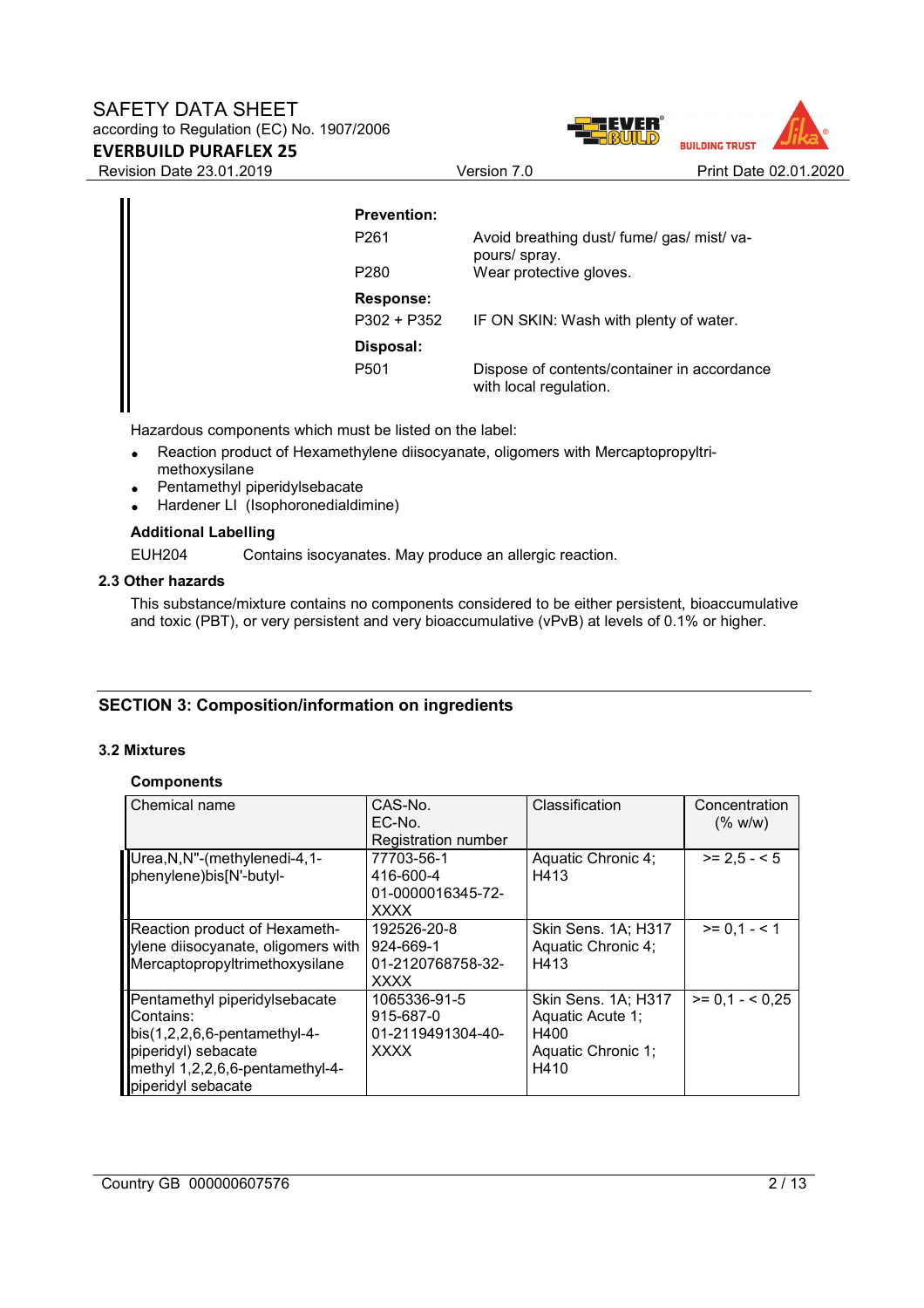



| Hardener LI (Isophoronedial- | 932742-30-8        | <b>Skin Sens. 1B; H317</b> | $>= 0.025 - 5$ |
|------------------------------|--------------------|----------------------------|----------------|
| dimine)                      | 700-071-4          | Aquatic Chronic 3:         | 0.25           |
|                              | 101-2119880654-28- | H412                       |                |
|                              | <b>XXXX</b>        |                            |                |

## **SECTION 4: First aid measures**

| 4.1 Description of first aid measures                           |                                                                                                                                                                                 |
|-----------------------------------------------------------------|---------------------------------------------------------------------------------------------------------------------------------------------------------------------------------|
| General advice                                                  | Move out of dangerous area.<br>Consult a physician.<br>Show this safety data sheet to the doctor in attendance.                                                                 |
| If inhaled                                                      | Move to fresh air.<br>Consult a physician after significant exposure.                                                                                                           |
| In case of skin contact                                         | Take off contaminated clothing and shoes immediately.<br>Wash off with soap and plenty of water.<br>If symptoms persist, call a physician.                                      |
| In case of eye contact                                          | Remove contact lenses.<br>Keep eye wide open while rinsing.<br>If eye irritation persists, consult a specialist.                                                                |
| If swallowed                                                    | Do not induce vomiting without medical advice.<br>Rinse mouth with water.<br>Do not give milk or alcoholic beverages.<br>Never give anything by mouth to an unconscious person. |
| 4.2 Most important symptoms and effects, both acute and delayed |                                                                                                                                                                                 |
| Symptoms                                                        | Allergic reactions<br>See Section 11 for more detailed information on health effects<br>and symptoms.                                                                           |
| <b>Risks</b>                                                    | sensitising effects                                                                                                                                                             |
|                                                                 | May cause an allergic skin reaction.                                                                                                                                            |
|                                                                 | 4.3 Indication of any immediate medical attention and special treatment needed                                                                                                  |
| Treatment                                                       | Treat symptomatically.                                                                                                                                                          |

## **SECTION 5: Firefighting measures**

| 5.1 Extinguishing media<br>Suitable extinguishing media   | In case of fire, use water/water spray/water jet/carbon diox-<br>ide/sand/foam/alcohol resistant foam/chemical powder for<br>extinction. |
|-----------------------------------------------------------|------------------------------------------------------------------------------------------------------------------------------------------|
| 5.2 Special hazards arising from the substance or mixture |                                                                                                                                          |

|  |  | Hazardous combustion prod- : No hazardous combustion products are known |
|--|--|-------------------------------------------------------------------------|
|--|--|-------------------------------------------------------------------------|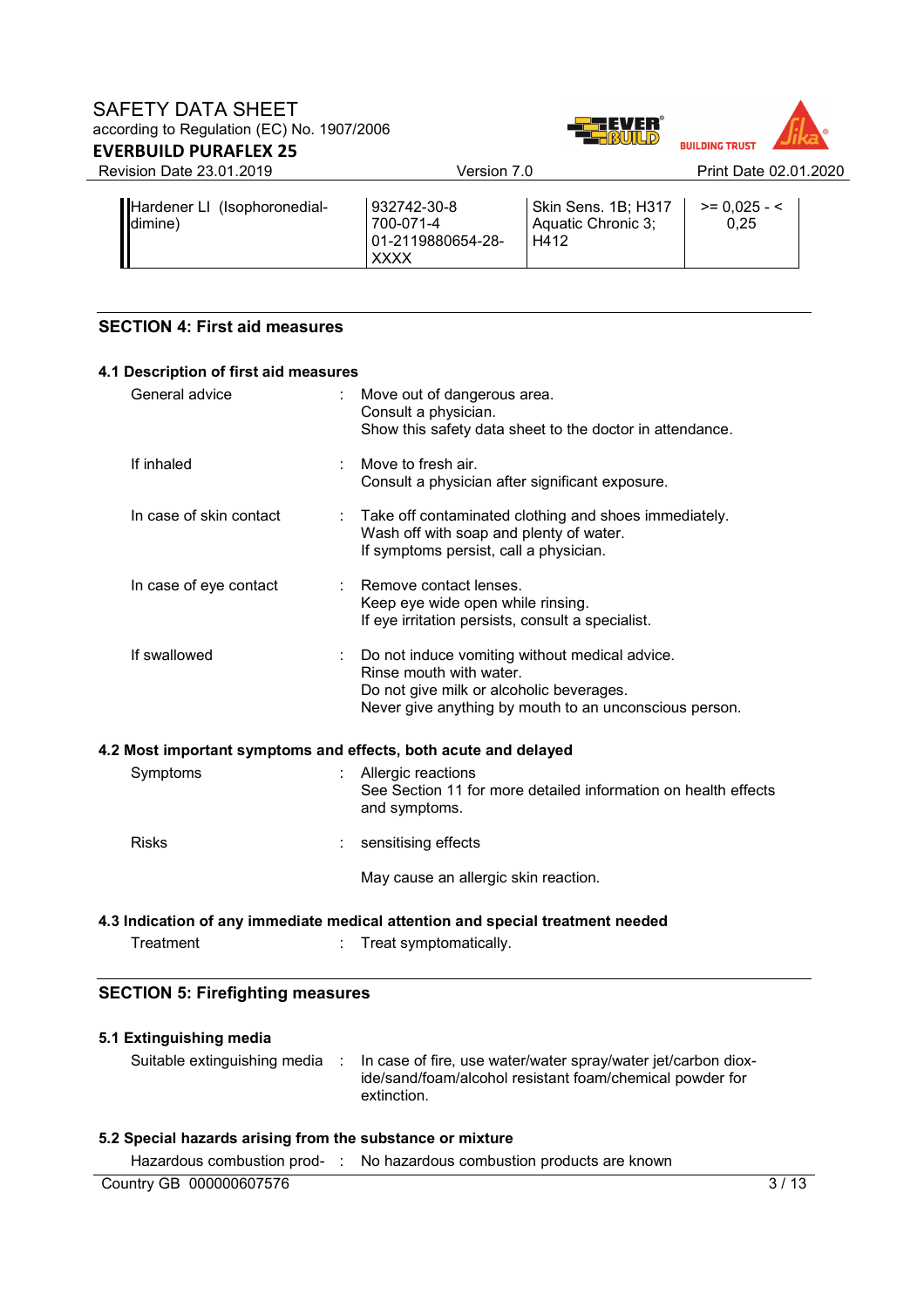## SAFETY DATA SHEET according to Regulation (EC) No. 1907/2006 **EVERBUILD PURAFLEX 25**



#### ucts

## **5.3 Advice for firefighters**

| for firefighters    | Special protective equipment : In the event of fire, wear self-contained breathing apparatus. |
|---------------------|-----------------------------------------------------------------------------------------------|
| Further information | : Standard procedure for chemical fires.                                                      |

# **SECTION 6: Accidental release measures**

## **6.1 Personal precautions, protective equipment and emergency procedures**

| Personal precautions | Use personal protective equipment.  |
|----------------------|-------------------------------------|
|                      | Deny access to unprotected persons. |

#### **6.2 Environmental precautions**

|  | Environmental precautions : Do not flush into surface water or sanitary sewer system. |
|--|---------------------------------------------------------------------------------------|
|--|---------------------------------------------------------------------------------------|

## **6.3 Methods and material for containment and cleaning up**

| Methods for cleaning up | Soak up with inert absorbent material (e.g. sand, silica gel, |
|-------------------------|---------------------------------------------------------------|
|                         | acid binder, universal binder, sawdust).                      |
|                         | Keep in suitable, closed containers for disposal.             |

## **6.4 Reference to other sections**

For personal protection see section 8.

## **SECTION 7: Handling and storage**

### **7.1 Precautions for safe handling**

| Advice on safe handling                              | : Do not breathe vapours or spray mist.<br>Avoid exceeding the given occupational exposure limits (see<br>section 8).<br>Do not get in eyes, on skin, or on clothing.<br>For personal protection see section 8.<br>Persons with a history of skin sensitisation problems or asth-<br>ma, allergies, chronic or recurrent respiratory disease should<br>not be employed in any process in which this mixture is being<br>used.<br>Smoking, eating and drinking should be prohibited in the ap-<br>plication area.<br>Follow standard hygiene measures when handling chemical<br>products |
|------------------------------------------------------|-----------------------------------------------------------------------------------------------------------------------------------------------------------------------------------------------------------------------------------------------------------------------------------------------------------------------------------------------------------------------------------------------------------------------------------------------------------------------------------------------------------------------------------------------------------------------------------------|
| Advice on protection against :<br>fire and explosion | Normal measures for preventive fire protection.                                                                                                                                                                                                                                                                                                                                                                                                                                                                                                                                         |
| Hygiene measures                                     | Handle in accordance with good industrial hygiene and safety<br>practice. When using do not eat or drink. When using do not                                                                                                                                                                                                                                                                                                                                                                                                                                                             |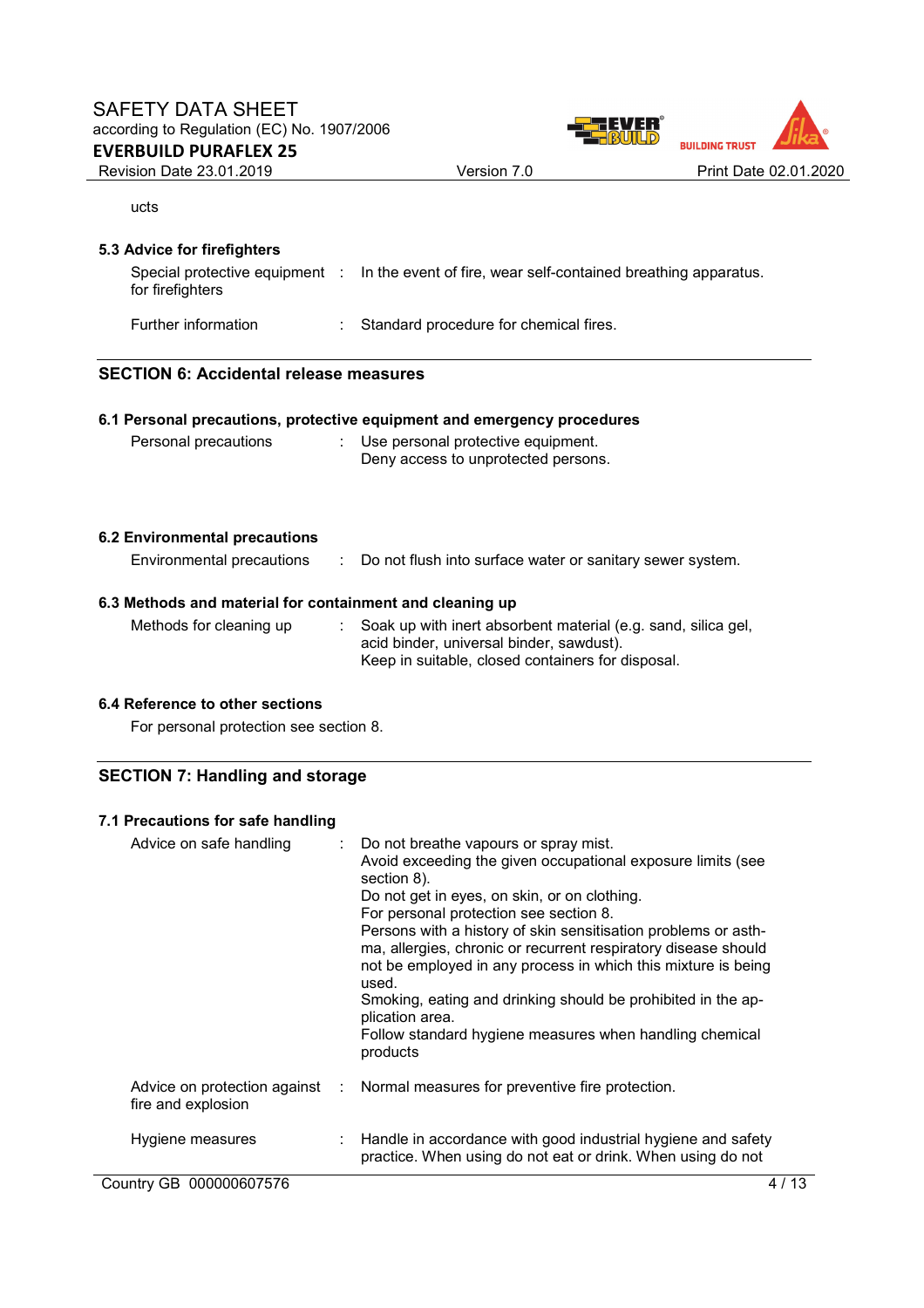

smoke. Wash hands before breaks and at the end of workday.

#### **7.2 Conditions for safe storage, including any incompatibilities**

| Requirements for storage<br>areas and containers | Keep container tightly closed in a dry and well-ventilated<br>place. Store in accordance with local regulations. |
|--------------------------------------------------|------------------------------------------------------------------------------------------------------------------|
| Further information on stor-<br>age stability    | : No decomposition if stored and applied as directed.                                                            |
| 7.3 Specific end use(s)                          |                                                                                                                  |
| Conacifio <sub>1</sub> (o)                       | Concult most ourrant local Draduat Data Chest prior to any                                                       |

Specific use(s) : Consult most current local Product Data Sheet prior to any use.

## **SECTION 8: Exposure controls/personal protection**

#### **8.1 Control parameters**

Contains no substances with occupational exposure limit values.

#### **Derived No Effect Level (DNEL) according to Regulation (EC) No. 1907/2006:**

| Substance name                                                                                                | End Use   | Exposure routes | Potential health effects      | Value                |
|---------------------------------------------------------------------------------------------------------------|-----------|-----------------|-------------------------------|----------------------|
| Reaction product of<br>Hexamethylene diisocy-<br>anate, oligomers with<br>Mercaptopropyltri-<br>methoxysilane | Workers   | Inhalation      | Long-term systemic<br>effects | $1.7 \text{ mg/m}$ 3 |
|                                                                                                               | Workers   | Dermal          | Long-term systemic<br>effects | $4.7 \text{ mg/kg}$  |
|                                                                                                               | Consumers | Inhalation      | Long-term systemic<br>effects | $0.3$ mg/m $3$       |
|                                                                                                               | Consumers | Dermal          | Long-term systemic<br>effects | $1.7 \text{ mg/kg}$  |

#### **Predicted No Effect Concentration (PNEC) according to Regulation (EC) No. 1907/2006:**

| Substance name                       | <b>Environmental Compartment</b> | Value        |
|--------------------------------------|----------------------------------|--------------|
| Reaction product of Hexamethylene    | Fresh water                      | $0,1$ mg/l   |
| diisocyanate, oligomers with Mercap- |                                  |              |
| topropyltrimethoxysilane             |                                  |              |
|                                      | Intermittent use/release         | 1 mg/l       |
|                                      | Marine water                     | $0.01$ mg/l  |
|                                      | Intermittent use/release         | 1 mg/l       |
|                                      | Fresh water sediment             | 23,28 mg/kg  |
|                                      | Marine sediment                  | $2,33$ mg/kg |
|                                      | Sewage treatment plant           | 100 mg/l     |
|                                      | Soil                             | 4,58 mg/kg   |

#### **8.2 Exposure controls**

| Personal protective equipment |  |                                                                                                                                                                                                                  |  |  |  |
|-------------------------------|--|------------------------------------------------------------------------------------------------------------------------------------------------------------------------------------------------------------------|--|--|--|
| Eye protection                |  | : Safety glasses with side-shields conforming to EN166<br>Eye wash bottle with pure water                                                                                                                        |  |  |  |
| Hand protection               |  | : Chemical-resistant, impervious gloves complying with an ap-<br>proved standard must be worn at all times when handling<br>chemical products. Reference number EN 374. Follow manu-<br>facturer specifications. |  |  |  |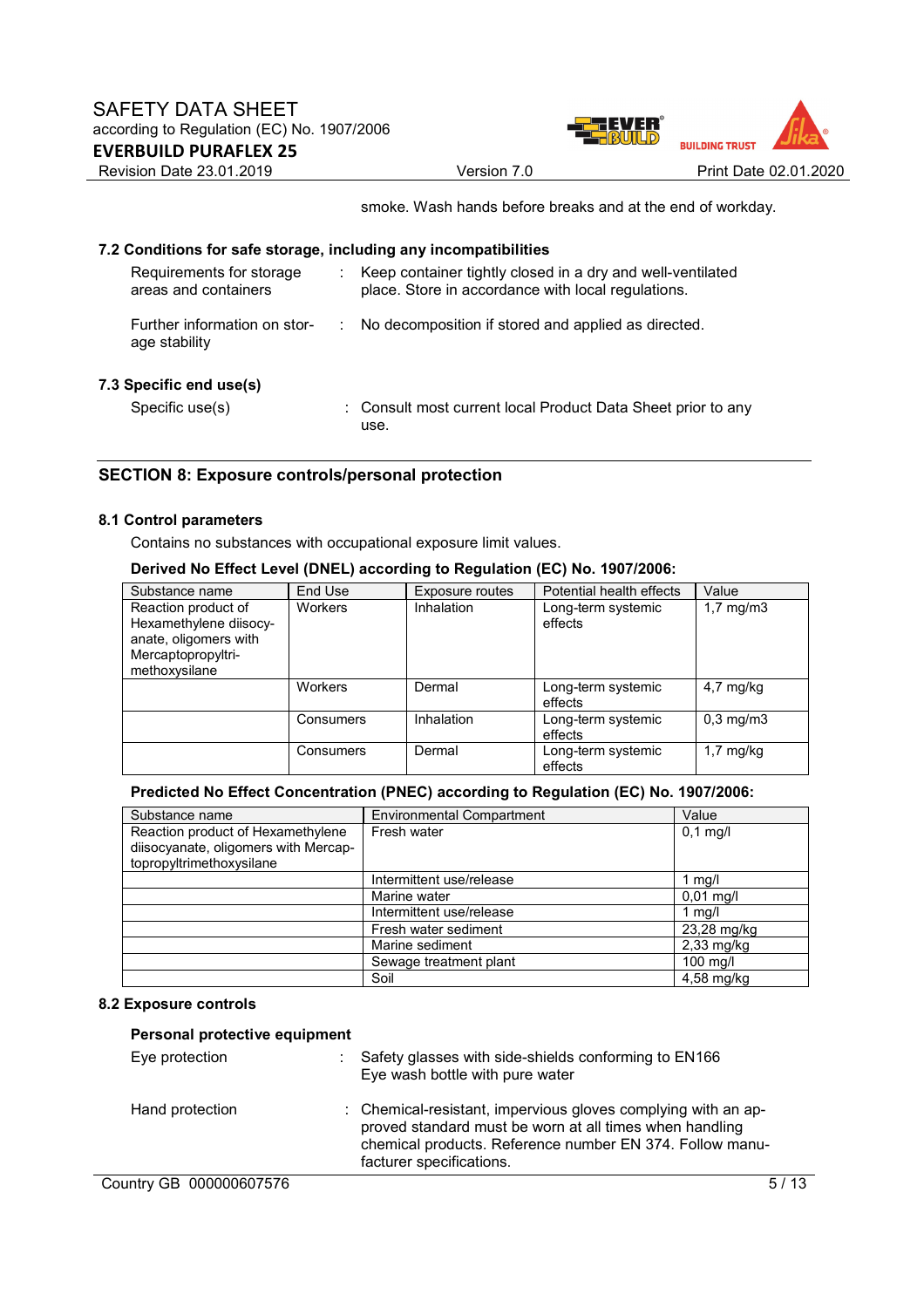

|                                        |  | Suitable for short time use or protection against splashes:<br>Butyl rubber/nitrile rubber gloves (0,4 mm)<br>Contaminated gloves should be removed.<br>Suitable for permanent exposure:<br>Viton gloves (0.4 mm),<br>breakthrough time > 30 min. |  |  |
|----------------------------------------|--|---------------------------------------------------------------------------------------------------------------------------------------------------------------------------------------------------------------------------------------------------|--|--|
| Skin and body protection               |  | : Protective clothing (e.g. Safety shoes acc. to EN ISO 20345,<br>long-sleeved working clothing, long trousers). Rubber aprons<br>and protective boots are additionaly recommended for mixing<br>and stirring work.                               |  |  |
| Respiratory protection                 |  | : No special measures required.                                                                                                                                                                                                                   |  |  |
| <b>Environmental exposure controls</b> |  |                                                                                                                                                                                                                                                   |  |  |
| General advice                         |  | : Do not flush into surface water or sanitary sewer system.                                                                                                                                                                                       |  |  |

## **SECTION 9: Physical and chemical properties**

## **9.1 Information on basic physical and chemical properties**

| Appearance                                                              |    | paste                            |      |
|-------------------------------------------------------------------------|----|----------------------------------|------|
| Colour                                                                  |    | various                          |      |
| Odour                                                                   |    | odourless                        |      |
| <b>Odour Threshold</b>                                                  |    | No data available                |      |
| pH                                                                      |    | Not applicable                   |      |
| Melting point/range / Freezing : No data available<br>point             |    |                                  |      |
| Boiling point/boiling range                                             | ÷  | No data available                |      |
| Flash point                                                             | ÷  | $>$ 150 °C<br>Method: closed cup |      |
| Evaporation rate                                                        |    | No data available                |      |
| Flammability (solid, gas)                                               | ÷  | No data available                |      |
| Upper explosion limit / Upper : No data available<br>flammability limit |    |                                  |      |
| Lower explosion limit / Lower : No data available<br>flammability limit |    |                                  |      |
| Vapour pressure                                                         | ÷. | $0,01$ hPa                       |      |
| Relative vapour density                                                 |    | No data available                |      |
| Country GB 000000607576                                                 |    |                                  | 6/13 |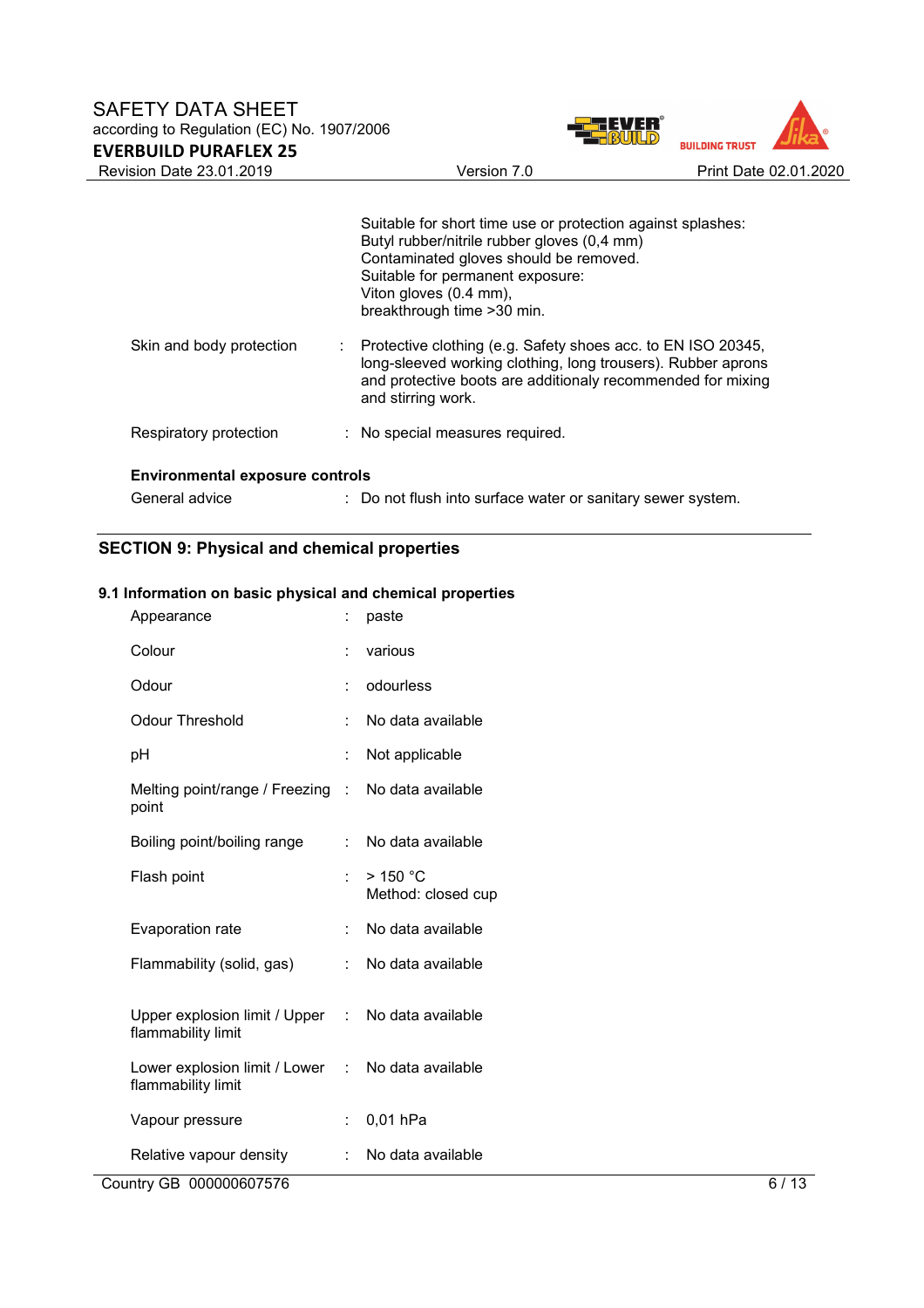## SAFETY DATA SHEET according to Regulation (EC) No. 1907/2006 **EVERBUILD PURAFLEX 25**



| Density                                          |    | ca. 1,36 g/cm3 (20 °C) |
|--------------------------------------------------|----|------------------------|
| Solubility(ies)<br>Water solubility              |    | insoluble              |
| Solubility in other solvents : No data available |    |                        |
| Partition coefficient: n-<br>octanol/water       |    | No data available      |
| Auto-ignition temperature                        |    | No data available      |
| Decomposition temperature                        |    | : No data available    |
| Viscosity                                        |    |                        |
| Viscosity, dynamic                               |    | Not applicable         |
| Viscosity, kinematic                             |    | Not applicable         |
| Explosive properties                             |    | No data available      |
| Oxidizing properties                             | ÷. | No data available      |

## **9.2 Other information**

No data available

## **SECTION 10: Stability and reactivity**

#### **10.1 Reactivity**

No dangerous reaction known under conditions of normal use.

#### **10.2 Chemical stability**

The product is chemically stable.

## **10.3 Possibility of hazardous reactions**

Hazardous reactions : No hazards to be specially mentioned.

#### **10.4 Conditions to avoid**

Conditions to avoid : Avoid moisture.

## **10.5 Incompatible materials**

Materials to avoid : No data available

## **10.6 Hazardous decomposition products**

No decomposition if stored and applied as directed.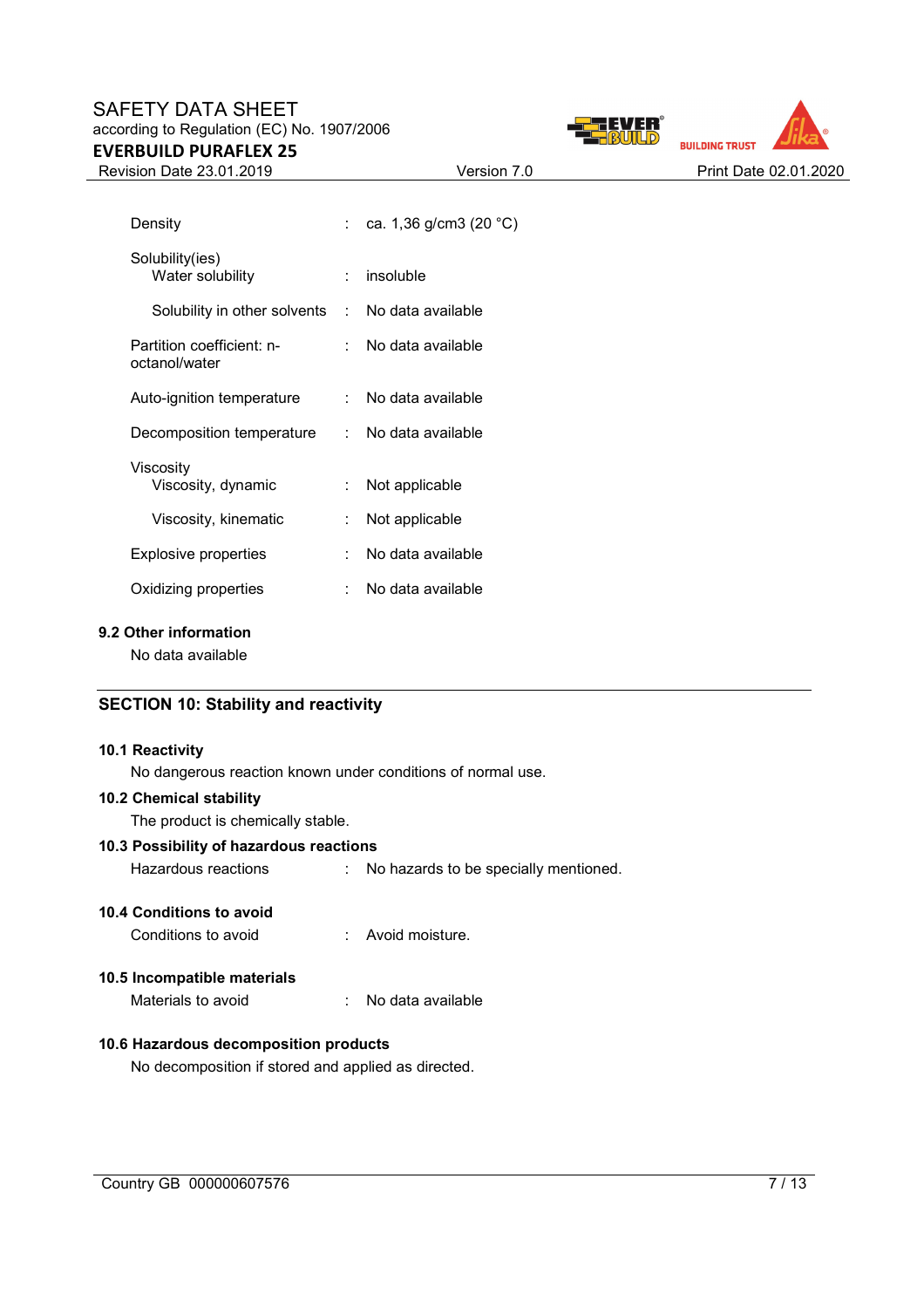

## **SECTION 11: Toxicological information**

#### **11.1 Information on toxicological effects**

#### **Acute toxicity**

Not classified based on available information.

#### **Components:**

| Reaction product of Hexamethylene diisocyanate, oligomers with Mercaptopropyltrimethox- |  |  |
|-----------------------------------------------------------------------------------------|--|--|
| vsilane:                                                                                |  |  |
|                                                                                         |  |  |

| Acute oral toxicity   | : LD50 Oral (Rat): $> 2.000$ mg/kg<br>Method: OECD Test Guideline 423   |
|-----------------------|-------------------------------------------------------------------------|
| Acute dermal toxicity | : LD50 Dermal $(Rat):$ > 2.000 mg/kg<br>Method: OECD Test Guideline 402 |

#### **Pentamethyl piperidylsebacate:**

Acute oral toxicity : LD50 Oral (Rat): 3.230 mg/kg

# **Hardener LI (Isophoronedialdimine):**

| Acute oral toxicity   | : LD50 Oral (Rat): $> 2.000$ mg/kg      |
|-----------------------|-----------------------------------------|
| Acute dermal toxicity | : LD50 Dermal (Rabbit): $> 2.000$ mg/kg |

#### **Skin corrosion/irritation**

Not classified based on available information.

#### **Serious eye damage/eye irritation**

Not classified based on available information.

#### **Respiratory or skin sensitisation**

#### **Skin sensitisation**

May cause an allergic skin reaction.

#### **Respiratory sensitisation**

Not classified based on available information.

#### **Germ cell mutagenicity**

Not classified based on available information.

#### **Carcinogenicity**

Not classified based on available information.

#### **Reproductive toxicity**

Not classified based on available information.

#### **STOT - single exposure**

Not classified based on available information.

#### **STOT - repeated exposure**

Not classified based on available information.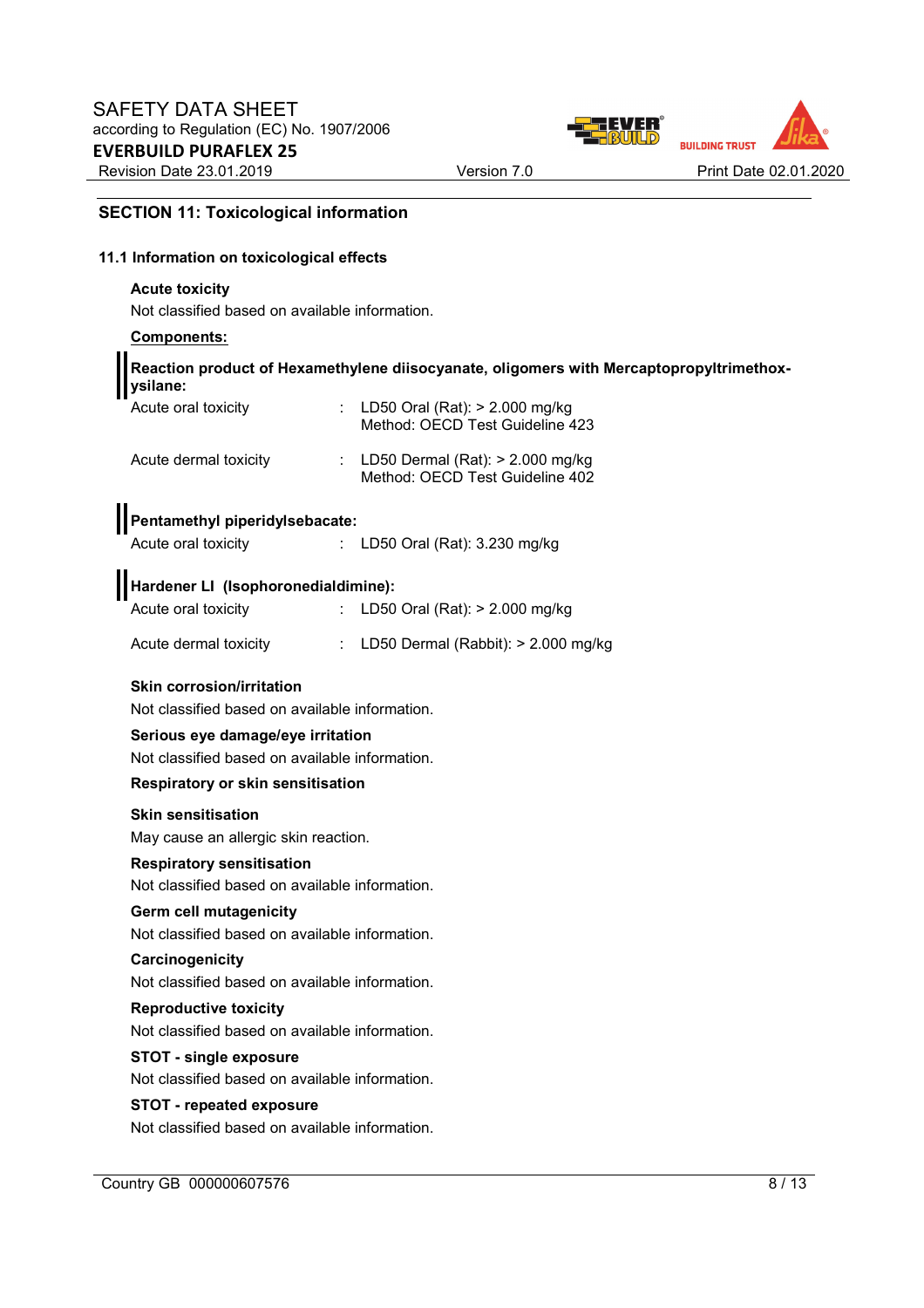

## **Aspiration toxicity**

Not classified based on available information.

## **SECTION 12: Ecological information**

#### **12.1 Toxicity**

| Components:                                              |    |                                                                                                                                         |  |
|----------------------------------------------------------|----|-----------------------------------------------------------------------------------------------------------------------------------------|--|
| Urea, N, N"-(methylenedi-4, 1-phenylene) bis [N'-butyl-: |    |                                                                                                                                         |  |
| Toxicity to fish                                         |    | : LC50 (Brachydanio rerio (zebrafish)): > 250 mg/l<br>Exposure time: 96 h                                                               |  |
| aquatic invertebrates                                    |    | Toxicity to daphnia and other : EC50 (Daphnia magna (Water flea)): > 100 mg/l<br>Exposure time: 48 h                                    |  |
| Toxicity to algae                                        |    | EC50 (Raphidocelis subcapitata (freshwater green alga)): ><br>100 mg/l<br>Exposure time: 72 h                                           |  |
|                                                          |    | Reaction product of Hexamethylene diisocyanate, oligomers with Mercaptopropyltrimethoxysilane:                                          |  |
| Toxicity to fish                                         | t. | LC50 (Brachydanio rerio (zebrafish)): > 100 mg/l<br>Exposure time: 96 h<br>Method: OECD Test Guideline 203                              |  |
| aquatic invertebrates                                    |    | Toxicity to daphnia and other : EC50 (Daphnia magna (Water flea)): > 100 mg/l<br>Exposure time: 48 h<br>Method: OECD Test Guideline 202 |  |
| Toxicity to algae                                        |    | : EC50 (Pseudokirchneriella subcapitata (algae)): > 100 mg/l<br>Exposure time: 72 h<br>Method: OECD Test Guideline 201                  |  |
| Pentamethyl piperidylsebacate:                           |    |                                                                                                                                         |  |
| Toxicity to fish                                         |    | : LC50 (Fish): 0,97 mg/l<br>Exposure time: 96 h                                                                                         |  |
| Hardener LI (Isophoronedialdimine):                      |    |                                                                                                                                         |  |
| Toxicity to fish                                         |    | LC50 (Fish): 87,2 mg/l<br>Exposure time: 96 h                                                                                           |  |
| aquatic invertebrates                                    |    | Toxicity to daphnia and other : EC50 (Daphnia (water flea)): > 100 mg/l<br>Exposure time: 48 h                                          |  |
| Toxicity to algae                                        |    | EC50 (Desmodesmus subspicatus (green algae)): 180,4 mg/l<br>Exposure time: 72 h                                                         |  |

## **12.2 Persistence and degradability**

No data available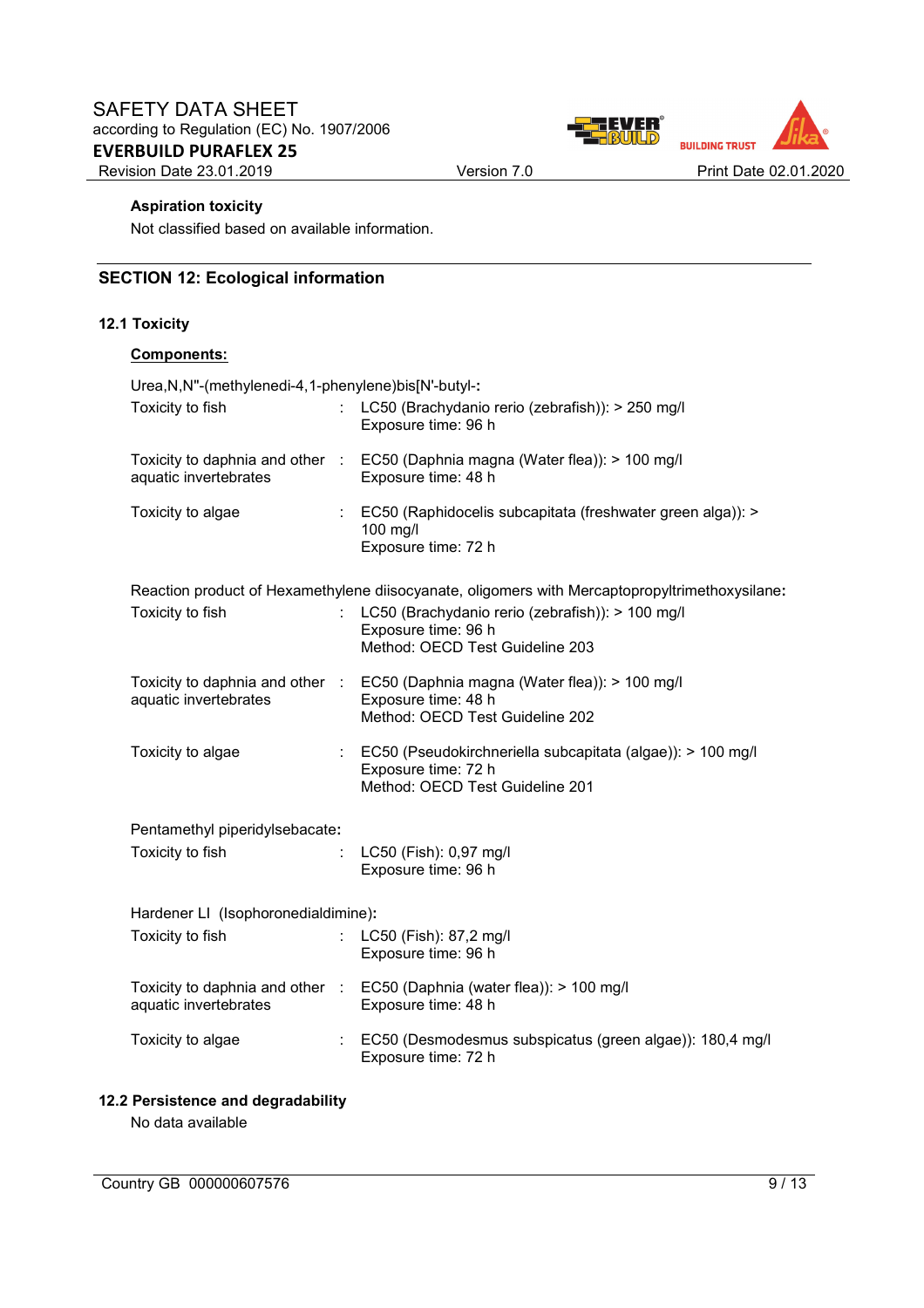

#### **12.3 Bioaccumulative potential**

No data available

#### **12.4 Mobility in soil**

No data available

## **12.5 Results of PBT and vPvB assessment**

#### **Product:**

| Assessment | : This substance/mixture contains no components considered<br>to be either persistent, bioaccumulative and toxic (PBT), or<br>very persistent and very bioaccumulative (vPvB) at levels of<br>$0.1\%$ or higher |
|------------|-----------------------------------------------------------------------------------------------------------------------------------------------------------------------------------------------------------------|
|            |                                                                                                                                                                                                                 |

## **12.6 Other adverse effects**

|--|

| Additional ecological infor- | : There is no data available for this product. |
|------------------------------|------------------------------------------------|
| mation                       |                                                |

## **SECTION 13: Disposal considerations**

#### **13.1 Waste treatment methods**

| Product                  | The generation of waste should be avoided or minimized<br>wherever possible.<br>Empty containers or liners may retain some product residues.<br>This material and its container must be disposed of in a safe<br>way.<br>Dispose of surplus and non-recyclable products via a licensed<br>waste disposal contractor.<br>Disposal of this product, solutions and any by-products should<br>at all times comply with the requirements of environmental<br>protection and waste disposal legislation and any regional<br>local authority requirements.<br>Avoid dispersal of spilled material and runoff and contact with<br>soil, waterways, drains and sewers. |
|--------------------------|---------------------------------------------------------------------------------------------------------------------------------------------------------------------------------------------------------------------------------------------------------------------------------------------------------------------------------------------------------------------------------------------------------------------------------------------------------------------------------------------------------------------------------------------------------------------------------------------------------------------------------------------------------------|
| European Waste Catalogue | $\therefore$ 08 04 09* waste adhesives and sealants containing organic<br>solvents or other dangerous substances                                                                                                                                                                                                                                                                                                                                                                                                                                                                                                                                              |
| Contaminated packaging   | 15 01 10* packaging containing residues of or contaminated<br>by dangerous substances                                                                                                                                                                                                                                                                                                                                                                                                                                                                                                                                                                         |

## **SECTION 14: Transport information**

#### **14.1 UN number**

Not regulated as a dangerous good

## **14.2 UN proper shipping name**

Not regulated as a dangerous good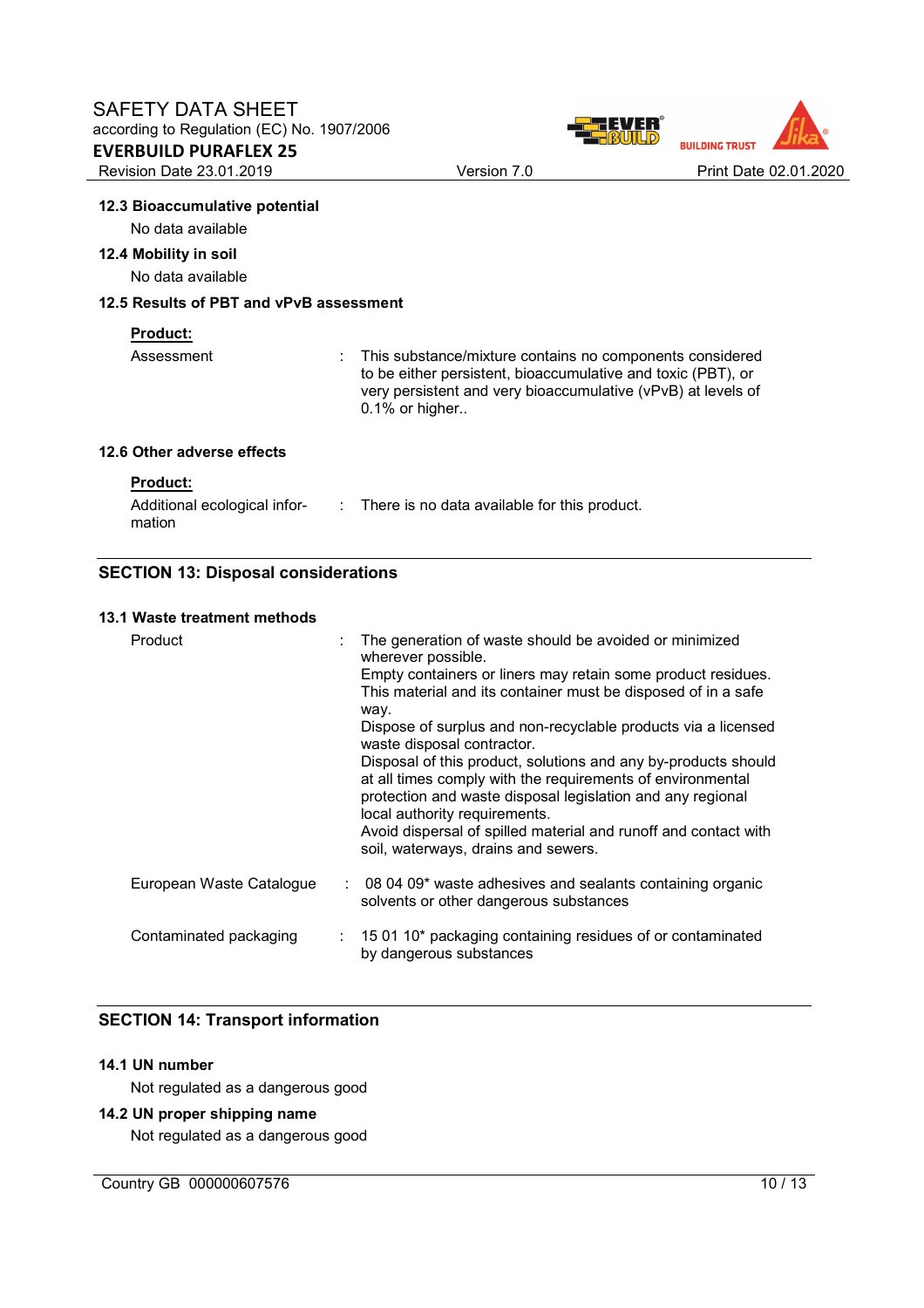

#### **14.3 Transport hazard class(es)**

Not regulated as a dangerous good

#### **14.4 Packing group**

Not regulated as a dangerous good

#### **14.5 Environmental hazards**

Not regulated as a dangerous good

## **14.6 Special precautions for user**

Not applicable

#### **14.7 Transport in bulk according to Annex II of Marpol and the IBC Code**

Not applicable for product as supplied.

## **SECTION 15: Regulatory information**

#### **15.1 Safety, health and environmental regulations/legislation specific for the substance or mixture**  International Chemical Weapons Convention (CWC) Schedules of Toxic Chemicals and Precursors : Not applicable REACH - Candidate List of Substances of Very High Concern for Authorisation (Article 59). : None of the components are listed  $(=> 0.1 \%)$ . REACH - List of substances subject to authorisation (Annex XIV) : Not applicable Regulation (EC) No 1005/2009 on substances that deplete the ozone layer : Not applicable Regulation (EC) No 850/2004 on persistent organic pollutants : Not applicable Regulation (EC) No 649/2012 of the European Parliament and the Council concerning the export and import of dangerous chemicals Not applicable REACH - Restrictions on the manufacture, placing on the market and use of certain dangerous substances, preparations and articles (Annex XVII) : Conditions of restriction for the following entries should be considered: Number on list 3 1,2-Benzenedicarboxylic acid, di-C9- 11-branched alkyl esters, C10-rich (Number on list 52) REACH Information: All substances contained in our Products are - registered by our upstream suppliers, and/or - registered by us, and/or - excluded from the regulation, and/or

- exempted from the registration.

Seveso III: Directive 2012/18/EU of the European Parliament and of the Council on the control of major-accident hazards involving dangerous substances. Not applicable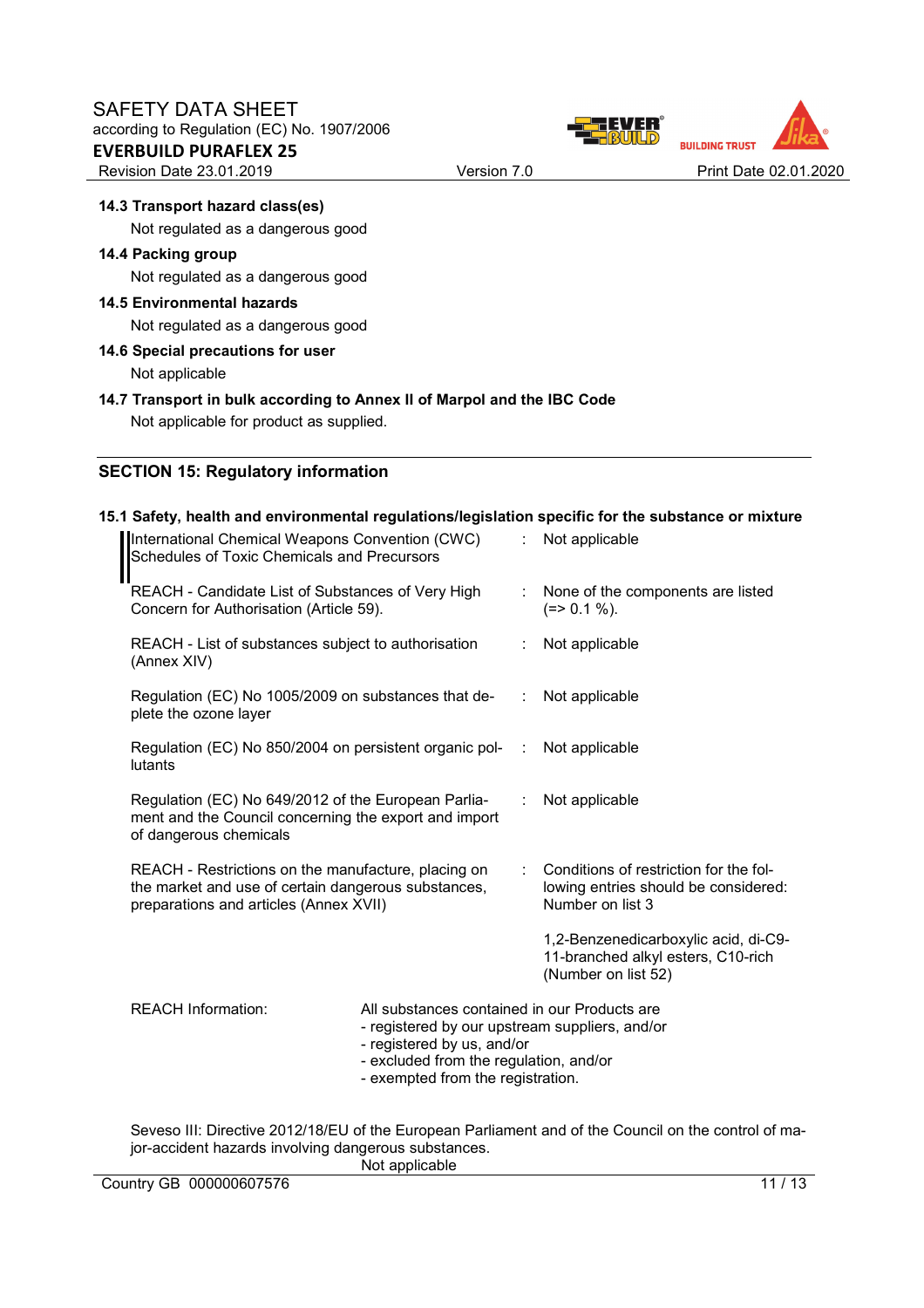

| Volatile organic compounds | Law on the incentive tax for volatile organic compounds<br>(VOCV)<br>no VOC duties                                                  |
|----------------------------|-------------------------------------------------------------------------------------------------------------------------------------|
|                            | Directive 2010/75/EU of 24 November 2010 on industrial<br>emissions (integrated pollution prevention and control)<br>Not applicable |

If other regulatory information applies that is not already provided elsewhere in the Safety Data Sheet, then it is described in this subsection.

| Health, safety and environ-   | : Environmental Protection Act 1990 & Subsidiary Regulations |
|-------------------------------|--------------------------------------------------------------|
| mental regulation/legislation | Health and Safety at Work Act 1974 & Subsidiary Regulations  |
| specific for the substance or | Control of Substances Hazardous to Health Regulations        |
| mixture:                      | (COSHH)                                                      |
|                               | May be subject to the Control of Major Accident Hazards      |
|                               | Regulations (COMAH), and amendments.                         |

#### **15.2 Chemical safety assessment**

No Chemical Safety Assessment has been carried out for this mixture by the supplier.

## **SECTION 16: Other information**

| <b>Full text of H-Statements</b>                              |                                                                                                                                                                                                                                               |
|---------------------------------------------------------------|-----------------------------------------------------------------------------------------------------------------------------------------------------------------------------------------------------------------------------------------------|
| H <sub>3</sub> 17<br>H400<br>H410<br>H412<br>H413             | May cause an allergic skin reaction.<br>Very toxic to aquatic life.<br>Very toxic to aquatic life with long lasting effects.<br>Harmful to aquatic life with long lasting effects.<br>May cause long lasting harmful effects to aquatic life. |
| <b>Full text of other abbreviations</b>                       |                                                                                                                                                                                                                                               |
| Aquatic Acute<br><b>Aquatic Chronic</b><br>Skin Sens.<br>ADR. | Short-term (acute) aquatic hazard<br>Long-term (chronic) aquatic hazard<br>Skin sensitisation<br>European Agreement concerning the International Carriage of                                                                                  |
| CAS<br><b>DNEL</b><br><b>EC50</b>                             | Dangerous Goods by Road<br><b>Chemical Abstracts Service</b><br>Derived no-effect level<br>Half maximal effective concentration                                                                                                               |
| <b>GHS</b><br><b>IATA</b><br><b>IMDG</b>                      | <b>Globally Harmonized System</b><br>International Air Transport Association<br>International Maritime Code for Dangerous Goods                                                                                                               |
| LD50                                                          | Median lethal dosis (the amount of a material, given all at<br>once, which causes the death of 50% (one half) of a group of<br>test animals)                                                                                                  |
| <b>LC50</b>                                                   | Median lethal concentration (concentrations of the chemical in<br>air that kills 50% of the test animals during the observation<br>period)                                                                                                    |
| <b>MARPOL</b>                                                 | International Convention for the Prevention of Pollution from<br>Ships, 1973 as modified by the Protocol of 1978                                                                                                                              |
| OEL                                                           | Occupational Exposure Limit                                                                                                                                                                                                                   |

Country GB 000000607576 12 / 13